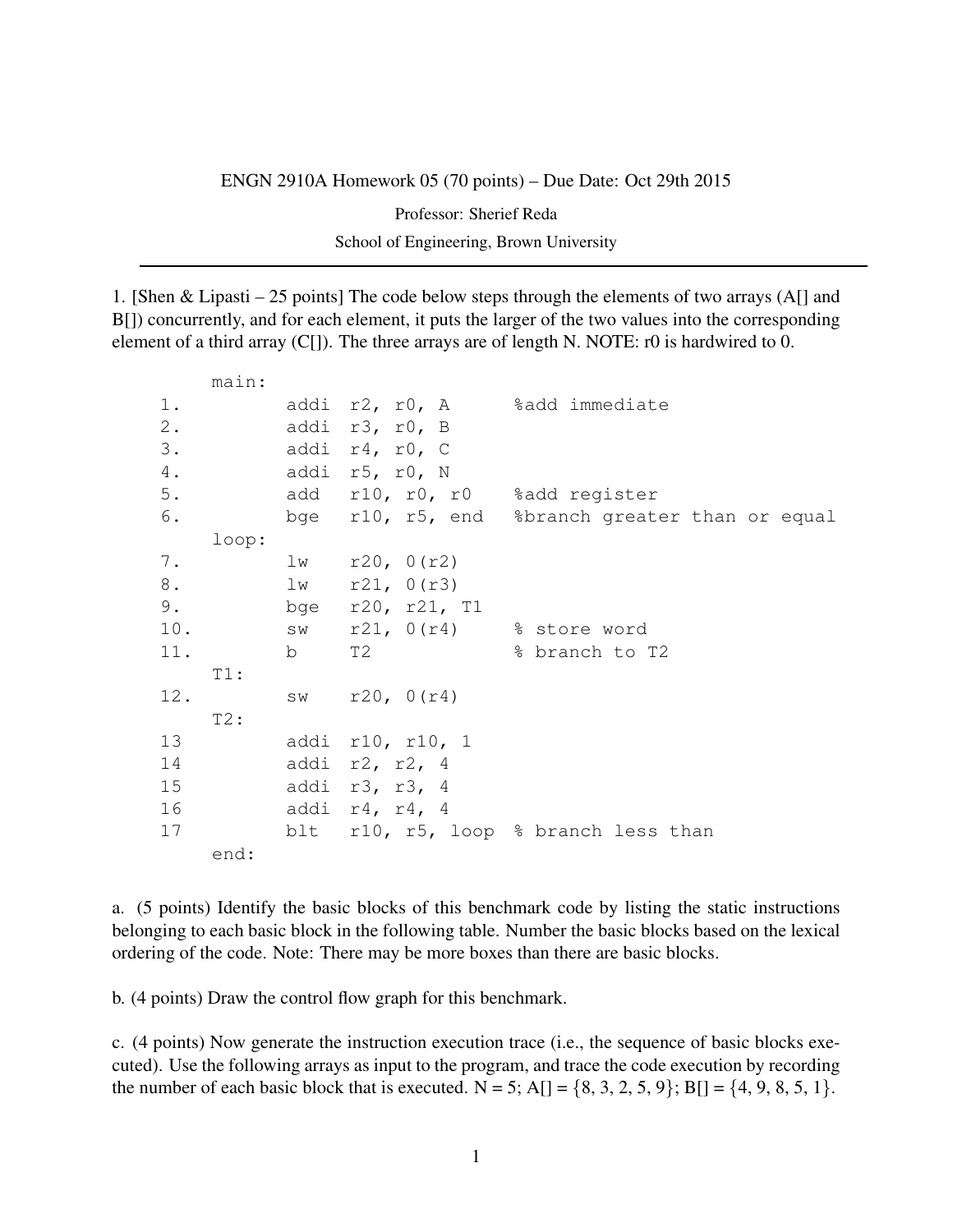d. (12 points) Fill in the following two tables based on the data you generated above.

|               | Instr. Class   Static Number %   Dynamic Number % |
|---------------|---------------------------------------------------|
| ALU           |                                                   |
| Load/Store    |                                                   |
| <b>Branch</b> |                                                   |

Table 1: Instruction mix.

|                                          | Static Dynamic |
|------------------------------------------|----------------|
| Average basic block size (no. of instr.) |                |
| Number of taken branches                 |                |
| Number of not-taken branches             |                |

Table 2: Basic block/branch data.

2. [Shen & Lipasti – 45 points] Consider the following code segment within a loop body.

```
if (x is even) then increment a
if (x is a multiple of 10) then increment b
```
Assume that the following list of nine values of *x* is to be processed by nine iterations of this loop: 8, 9, 10, 11, 12, 20, 29, 30, 31. Note: assume that predictor entries are updated by each dynamic branch before the next dynamic branch accesses the predictor (i.e., there is no update delay).

a. [15 points] Assume that an one-bit (history bit) state machine (see below) is used as the prediction algorithm for predicting the execution of the two branches in this loop. Indicate the predicted and actual branch directions of the b1 and b2 branch instructions for each iteration of this loop. Assume ini- tial state of 0, i.e., NT, for the predictor.



b. [2 points] What are the prediction accuracies for b1 and b2?